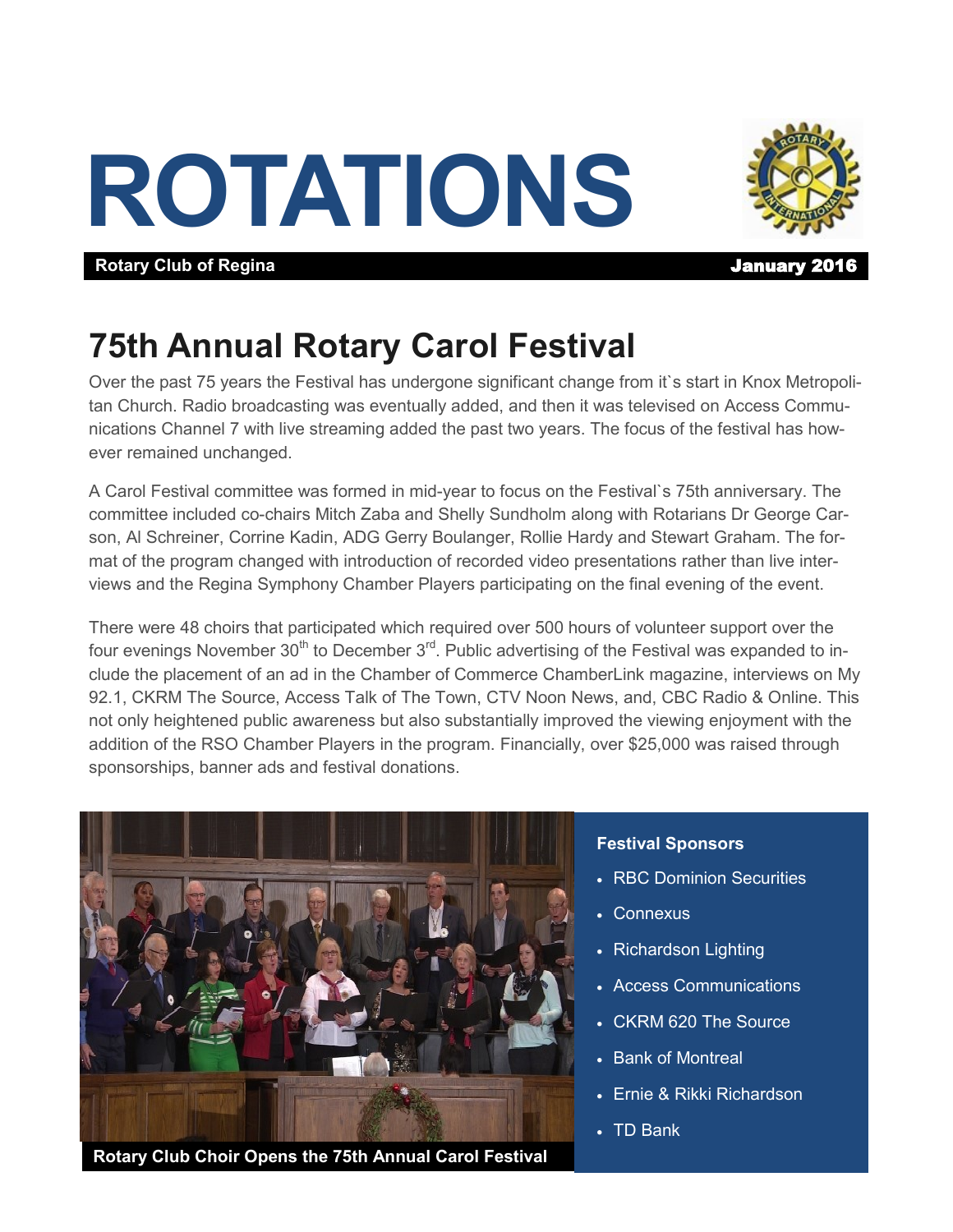

### **2015 Ham Sales**

The Rotary Club of Regina donated 80 hams to Soul's Harbour Rescue Mission (SHRM) on December 21, 2015. They were immediately served at their Xmas dinner two days later.

This year, 54% of the hams ordered by Rotary Club members were for the donation to SHRM. Two Soul's Harbour vans were needed to carry all the boxes. Joanne Alexander, ham coordinator, thanks Rotarians Jack Sutherland, Gene Griffith and Bruce MacKenzie for helping with the distribution.

## **Rotary Club of Regina 2017 Centennial Project**

At the 2015 annual general meeting on December 14th, 2015, the members of the Rotary Club of Regina passed the following resolution

*"Be it resolved that this meeting go on record in support of the recommendation of our Board of Directors that we support the following activities related to the 100th anniversary of the creation of our Club."*

*1. In celebration of this event we will stage a gala banquet with a high profile speaker. Our Club was chartered August 24, 1917*

*2. To commemorate this important milestone we will leave a lasting legacy by partnering with a respected, Regina based registered charity. To do so we will commit \$100,000.00 to that charity.*

*3. Charities interested in this relationship must provide our Club with details of how the money will be utilized and the favourable exposure that will accrue to our Club as a result of our legacy gift.*

*3. A short list of three charities will be asked to make a presentation to a regular meeting of our membership, and the membership will then select the charity with whom we will work to achieve this legacy.*

The Rotary Club of Regina was chartered August 24, 1917. The current membership of our Centennial Committee consists of Ted Turner, Judy Davis, Doug Alexander and Ken Thiessen. Please contact the committee with any questions or ideas. The committee will be developing a plan to raise \$100,000 for our centennial project.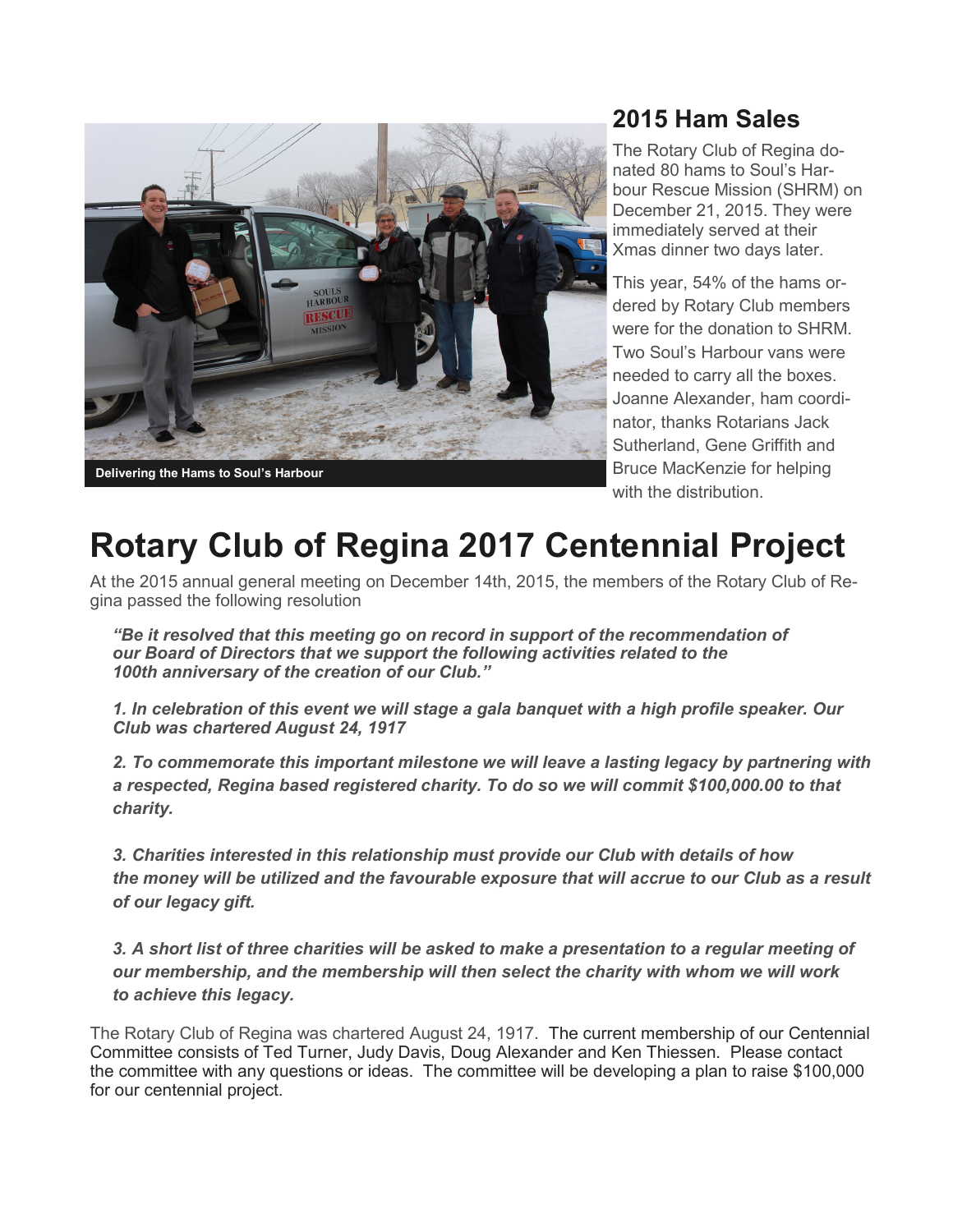#### **Paul Harris +6**

Bob Nell is now a Paul Harris Fellow +6. Bob has contributed at least \$7000 to the Rotary Foundation. At the Christmas lunch, President Ken presented Bob with a special Rotary pin that included a ruby to recognize Bob's contributions to the Rotary Foundation.

#### **2016/17 Leadership**

(Effective July 1, 2016)

President - Mitch Zaba President Elect – Vacant Vice President – Kay **Doxilly** Treasurer – Kay Doxilly Secretary – Al Goudie Past President - Ken **Thiessen** 

Club Directors Rod Bennett Corinne Kadin Kaylea Lax Ashley Oddo Al Schreiner Shelly Sundholm Andrew Wilson Ex-officio, PR Committee – Rollie Hardy



**Happy New Year Rotarians**

## **Paul Harris Fellowships**

Stewart Graham, Chair of the Honours and Awards Committee, announced the awarding of two Paul Harris Fellowships at our Annual Christmas Luncheon on December 21, 2015.

The first Fellowship was bestowed on **Rotarian Ira Mumford**. Ira was born and raised on a farm near Mortlach and following graduation from high school he attended teachers college in Moose Jaw. Prior to launching a career in teaching he joined the RCAF, serving in the Second World War as a bomber pilot. Following discharge he found employment with Saskatchewan Wheat Pool and retired some 40 years later as it's CEO. Ira joined our Club in 1965 and has served faithfully ever since. His quiet personality and mild demeanor hides his firm resolve on matters that are basic to Rotary: to foster the ideal of service as a basis for worthy enterprise, to follow high ethical standards, and to promote international understanding and goodwill.

The second Fellowship was presented to **Rotarian Jack Mollard**. Jack joined Rotary in 1956, some 59 years ago, and is our longest serving member. Jack was a pioneer in the development of 'photo interpretation and using remote sensing technology to read land surfaces you can predict what lies beneath. He is recognized as a foremost world expert in this technique and has applied this art over a wide scope: from the tranquility of the Saskatchewan plains to the isolation of Tuktoyaktuk at the delta of the McKenzie River on the Beaufort Sea; from the frozen tundra of northern Canada to the stifling heat of Sri Lanka and Arabia, and from becoming an expert about planet earth to being an advisor to NASA on mapping planet Mars. For many years, Jack has been the organizer of the annual ringing of the bells for the Salvation Army.